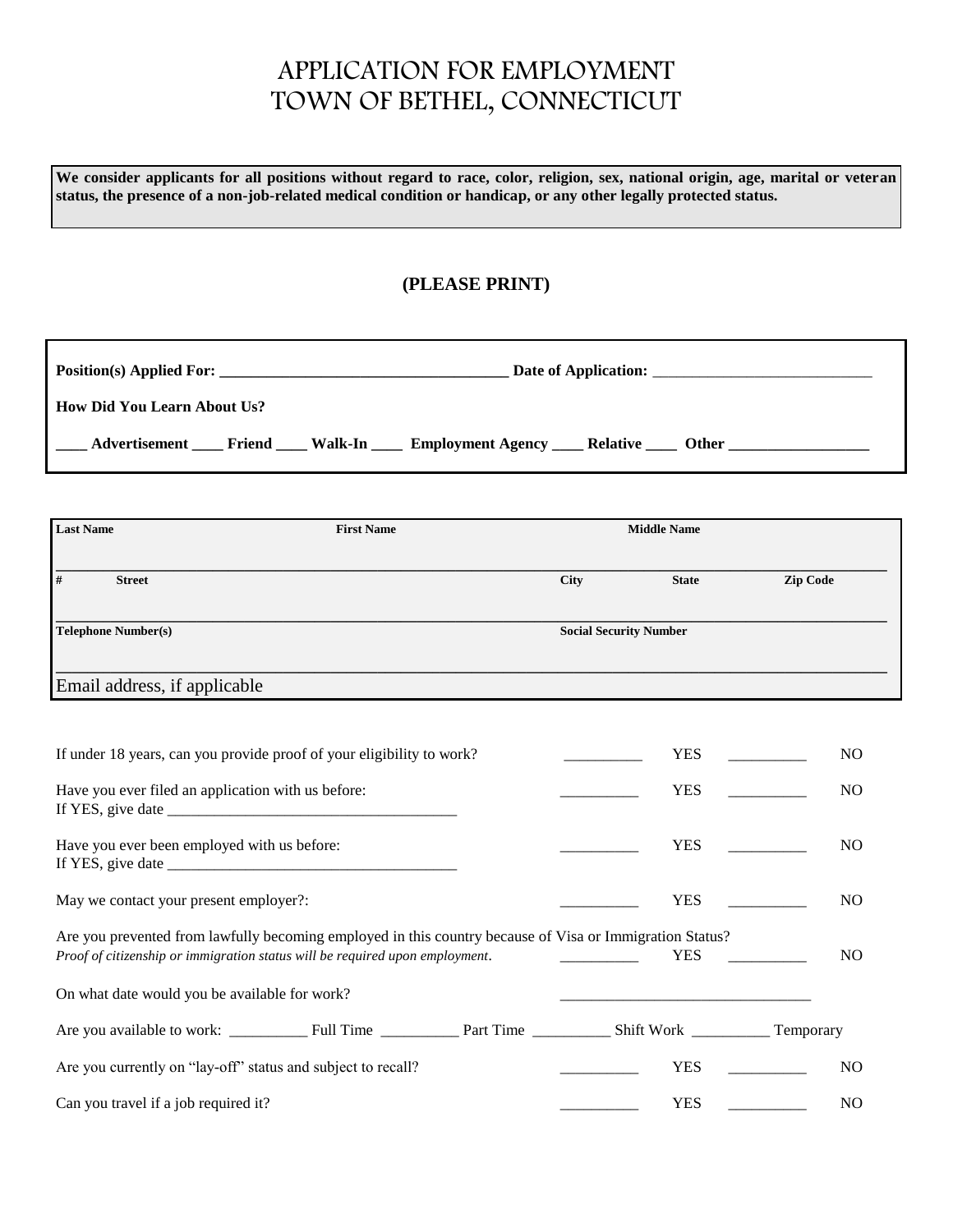## **Educational History**

|                                                                                                      | <b>Elementary School</b> | <b>High School</b> | Undergraduate<br>College/School | Graduate / Professional |
|------------------------------------------------------------------------------------------------------|--------------------------|--------------------|---------------------------------|-------------------------|
|                                                                                                      |                          |                    |                                 |                         |
| School Name & Location                                                                               |                          |                    |                                 |                         |
| <b>Years Completed</b>                                                                               |                          |                    |                                 |                         |
| Diploma/Degree                                                                                       |                          |                    |                                 |                         |
| Describe Course of Study                                                                             |                          |                    |                                 |                         |
| Describe any specialized<br>training, apprenticeship, skills<br>and extra-curricular activities      |                          |                    |                                 |                         |
| Describe any honors you have<br>received                                                             |                          |                    |                                 |                         |
| State any additional information<br>you feel may be helpful to us in<br>considering your application |                          |                    |                                 |                         |

| Indicate any foreign<br>languages you can speak,<br>read and/or write | <b>Fluent</b> | Good | Fair |
|-----------------------------------------------------------------------|---------------|------|------|
| Speak                                                                 |               |      |      |
| Read                                                                  |               |      |      |
| Write                                                                 |               |      |      |

List professional, trade, business or civic activities and offices held. *You may exclude memberships, which would reveal sex, race, religion, national origin, age, ancestry, or handicap of other protected status:*

\_\_\_\_\_\_\_\_\_\_\_\_\_\_\_\_\_\_\_\_\_\_\_\_\_\_\_\_\_\_\_\_\_\_\_\_\_\_\_\_\_\_\_\_\_\_\_\_\_\_\_\_\_\_\_\_\_\_\_\_\_\_\_\_\_\_\_\_\_\_\_\_\_\_\_\_\_\_\_\_\_\_\_\_\_\_\_\_\_\_ \_\_\_\_\_\_\_\_\_\_\_\_\_\_\_\_\_\_\_\_\_\_\_\_\_\_\_\_\_\_\_\_\_\_\_\_\_\_\_\_\_\_\_\_\_\_\_\_\_\_\_\_\_\_\_\_\_\_\_\_\_\_\_\_\_\_\_\_\_\_\_\_\_\_\_\_\_\_\_\_\_\_\_\_\_\_\_\_\_\_

| Have you ever had any job-related training in the United States military? _________<br>If Yes, please describe:                    | <b>YES</b>      | N <sub>O</sub> |
|------------------------------------------------------------------------------------------------------------------------------------|-----------------|----------------|
| Can you perform the essential functions of the job for which you are applying, with or without reasonable accommodation?<br>YES NO |                 |                |
| Do you have a valid driver's license? YES NO                                                                                       | Operator's $\#$ |                |
| If a CDL is required for this position, you will be required to provide us with a copy of your CDL.                                |                 |                |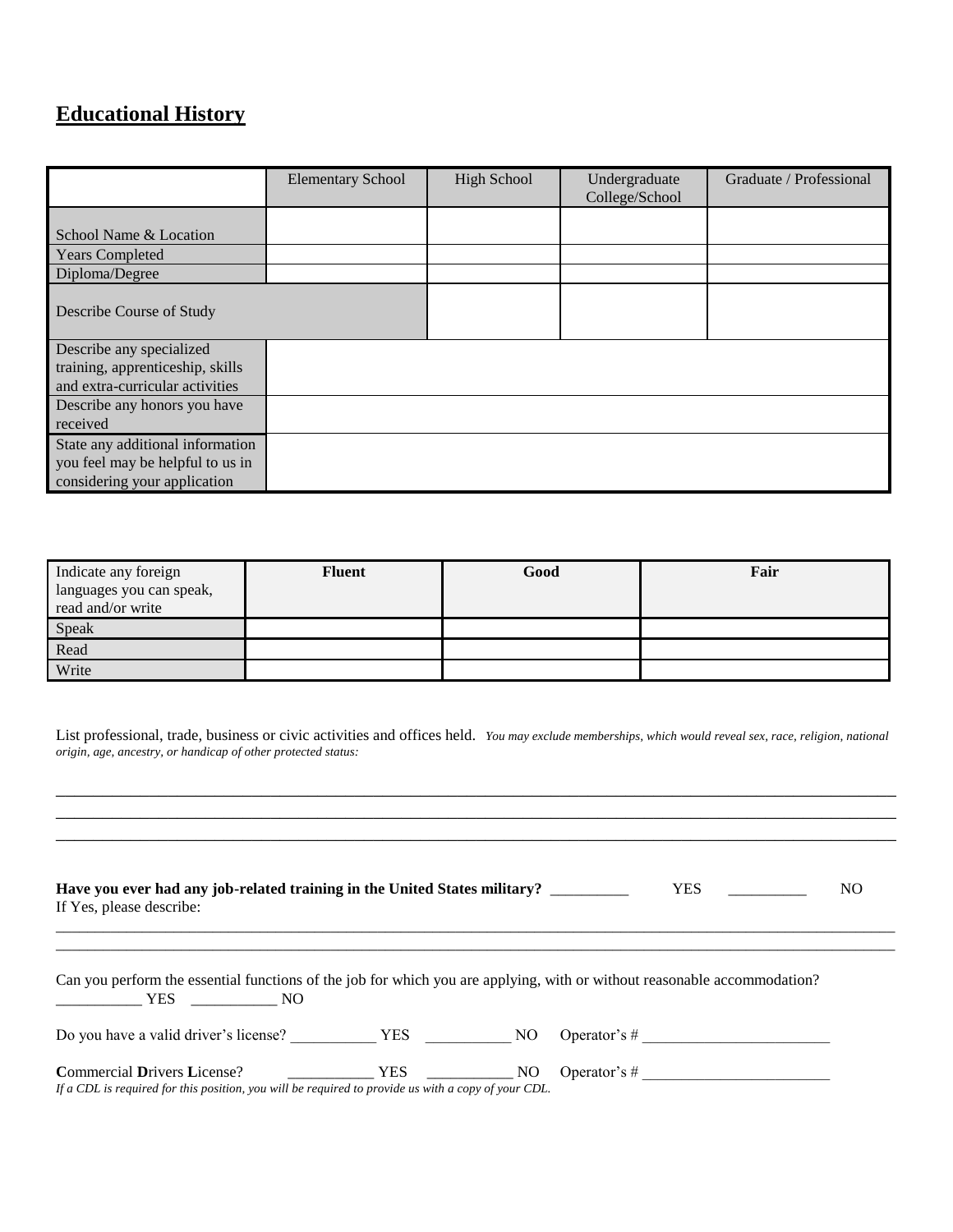## **Employment Experience**

Start with your present or last job. Include any job-related military service assignments and volunteer activities. You may exclude organizations, which indicate race, color, religion, gender, national origin, handicap or other protected status.

| Employer           | Dated Employed<br><b>FROM</b><br><b>TO</b> | Work Performed |
|--------------------|--------------------------------------------|----------------|
| Address            |                                            |                |
| Telephone #        |                                            |                |
|                    |                                            |                |
| Job Title          | Supervisor                                 |                |
| Reason for Leaving |                                            |                |
|                    |                                            |                |

| Employer           |            | Dated Employed<br><b>FROM</b><br>TO | Work Performed |
|--------------------|------------|-------------------------------------|----------------|
| Address            |            |                                     |                |
| Job Title          | Supervisor |                                     |                |
| Reason for Leaving |            |                                     |                |

| Employer           | Dated Employed<br><b>FROM</b><br>TO | Work Performed |
|--------------------|-------------------------------------|----------------|
| Address            |                                     |                |
| Telephone #        |                                     |                |
| Job Title          | Supervisor                          |                |
| Reason for Leaving |                                     |                |

\_\_\_\_\_\_\_\_\_\_\_\_\_\_\_\_\_\_\_\_\_\_\_\_\_\_\_\_\_\_\_\_\_\_\_\_\_\_\_\_\_\_\_\_\_\_\_\_\_\_\_\_\_\_\_\_\_\_\_\_\_\_\_\_\_\_\_\_\_\_\_\_\_\_\_\_\_\_\_\_\_\_\_\_\_\_\_\_\_\_ \_\_\_\_\_\_\_\_\_\_\_\_\_\_\_\_\_\_\_\_\_\_\_\_\_\_\_\_\_\_\_\_\_\_\_\_\_\_\_\_\_\_\_\_\_\_\_\_\_\_\_\_\_\_\_\_\_\_\_\_\_\_\_\_\_\_\_\_\_\_\_\_\_\_\_\_\_\_\_\_\_\_\_\_\_\_\_\_\_\_ \_\_\_\_\_\_\_\_\_\_\_\_\_\_\_\_\_\_\_\_\_\_\_\_\_\_\_\_\_\_\_\_\_\_\_\_\_\_\_\_\_\_\_\_\_\_\_\_\_\_\_\_\_\_\_\_\_\_\_\_\_\_\_\_\_\_\_\_\_\_\_\_\_\_\_\_\_\_\_\_\_\_\_\_\_\_\_\_\_\_ \_\_\_\_\_\_\_\_\_\_\_\_\_\_\_\_\_\_\_\_\_\_\_\_\_\_\_\_\_\_\_\_\_\_\_\_\_\_\_\_\_\_\_\_\_\_\_\_\_\_\_\_\_\_\_\_\_\_\_\_\_\_\_\_\_\_\_\_\_\_\_\_\_\_\_\_\_\_\_\_\_\_\_\_\_\_\_\_\_\_

#### *If you need additional space, please continue on a separate sheet of paper. Special Skills and Qualifications*

Summarize special job-related skills and qualifications acquired from employment or other experience.